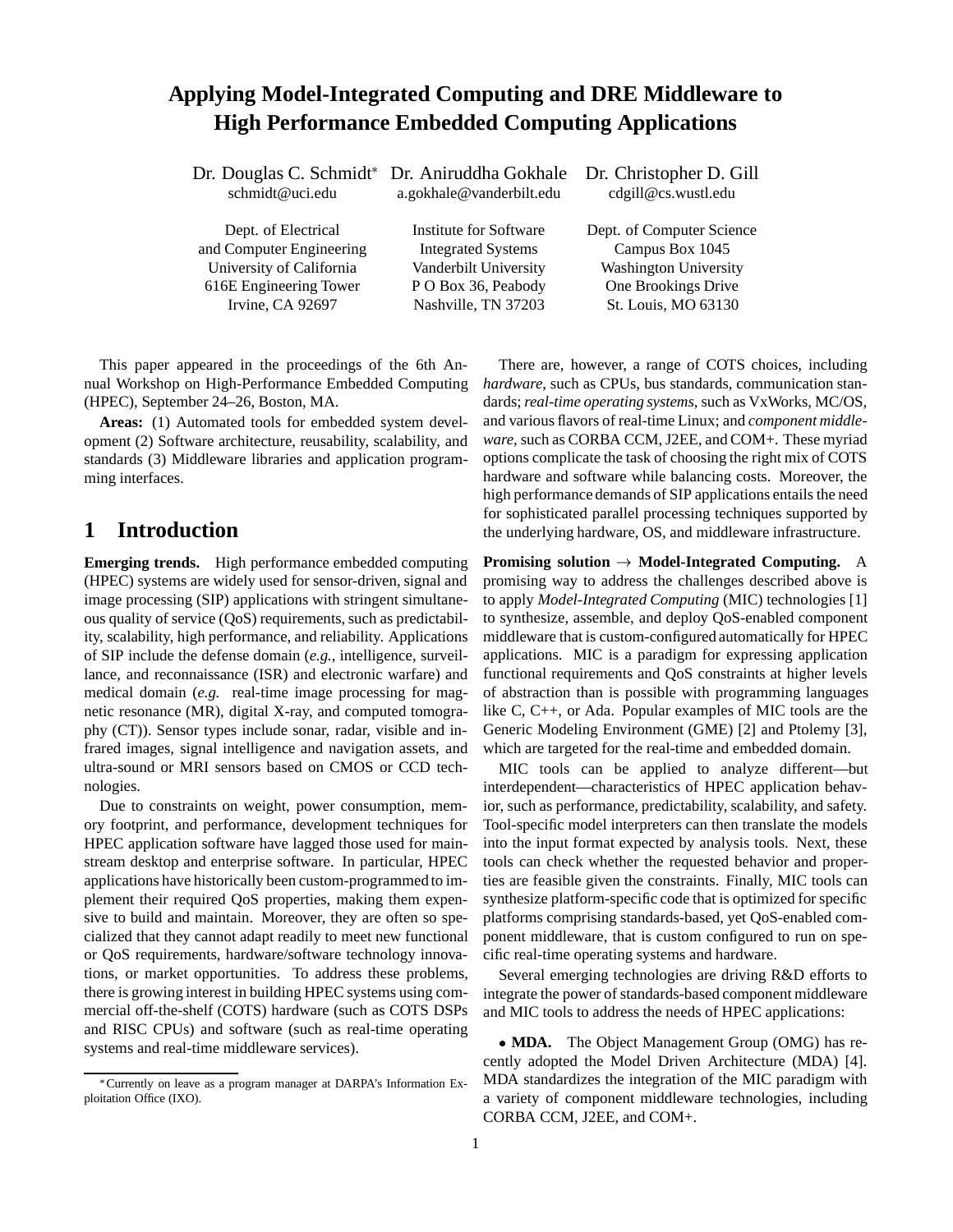**• RT-CORBA.** The increasing acceptance of the platform- and vendor-neutral OMG Real-time CORBA (RT-CORBA) [5] model into many distributed, real-time, and embedded (DRE) systems, including avionics mission computing, software defined radios, radar systems, surface mount systems, and hot rolling mills. RT-CORBA provides predictable, efficient, and fine-grained control over system processing, communication, and memory resources.

 **DP-CORBA.** The OMG has also recently adopted the Data Parallel CORBA (DP-CORBA) [6] specification. DP-CORBA enhances the CORBA model by incorporating proven patterns from parallel computing. Highly scalable, parallel computation in DP-CORBA is accomplished via *parallel CORBA objects*that are responsible for segmenting, reorganizing, and disseminating the data (such as SIP data) to individual *parts* that perform the complex computations in parallel.

The confluence of these technologies is making it possible to model the interfaces and semantics of various HPEC application and system components via standard middleware, rather than language-, OS, or hardware-specific features or proprietary APIs. The remainder of this abstract describes how we are applying MDA/MIC to synthesize, assemble, and deploy HPEC applications based on the RT-CORBA and DP-CORBA component middleware.

## **2 Integrating Modeling and Middleware for HPEC Systems**

Figure 1 illustrates the relationships between the MDA model, model-driven synthesis and assembly of application components and infrastructure elements, and our supporting component middleware infrastructure based on MIC tools and DP-/RT-CORBA we have developed at Vanderbilt University, Washington University, St. Louis, and University of California, Irvine. By virtualizing the relationship between the components and the component middleware infrastructure, the model-driven approach allows seamless composition of HPEC application functionality with the mechanisms to enforce desired application QoS properties.

As noted in Section 1, HPEC systems are strongly affected by stringent constraints of embedded endsystems. In particular, the *granularity* of resource availability on each endsystem requires that resources be allocated in a coordinated manner across endsystems. DP-CORBA offers such coordination to achieve high-performance computation by partitioning data and computing subsets of the data in parallel. This work complements research underway on adaptive small-footprint middleware for the Boeing open experimentation platform (OEP) under several DARPA programs. DP-CORBA will also complement research on a QoS-aware CORBA Component Model for the Boeing OEP under other DARPA programs.



Figure 1: **Applying MDA/MIC to HPEC Systems**

A key difference between DP-CORBA and other canonical high-performance computing architectures is that DP-CORBA allows distribution for parallel computation on an object-byobject basis *i.e.*, disseminates computation to the part objects. Object-level distribution supports high-performance computing across the finer granularity of resource clustering expected in embedded computing environments. QoS-enabled component middleware, such as RT-CORBA, amplifies the benefits of DP-CORBA by virtualizing resource access and controlling processor, communication, and memory resources end-to-end across endsystems boundaries.

We are currently integrating DP-CORBA with *The ACE ORB* (TAO), which is our widely used open-source implementation of RT-CORBA. Our presentation will discuss our approach and present lessons learned to date on our model-based synthesis and integration of (1) HPEC application functionality, (2) DP-/RT-CORBA component middleware configurations, and (3) data partitioning for parallelization and demonstrate empirically how this architecture offers a powerful and novel approach to HPEC computing environments.

## **References**

- [1] Janos Sztipanovits and Gabor Karsai, "Model-Integrated Computing," *IEEE Computer*, vol. 30, no. 4, pp. 110–112, Apr. 1997.
- [2] Akos Ledeczi, Arpad Bakay, Miklos Maroti, Peter Volgysei, Greg Nordstrom, Jonathan Sprinkle, and Gabor Karsai, "Composing Domain-Specific Design Environments," *IEEE Computer*, pp. 44–51, Nov. 2001.
- [3] J. T. Buck, S. Ha, E. A. Lee, and D. G. Messerschmitt, "Ptolemy: A Framework for Simulating and Prototyping Heterogeneous Systems," *International Journal of Computer Simulation, Special Issue on Simulation Software Development Component Development Strategies*, vol. 4, Apr. 1994.
- [4] Object Management Group, *Model Driven Architecture (MDA)*, OMG Document ormsc/2001-07-01 edition, July 2001.